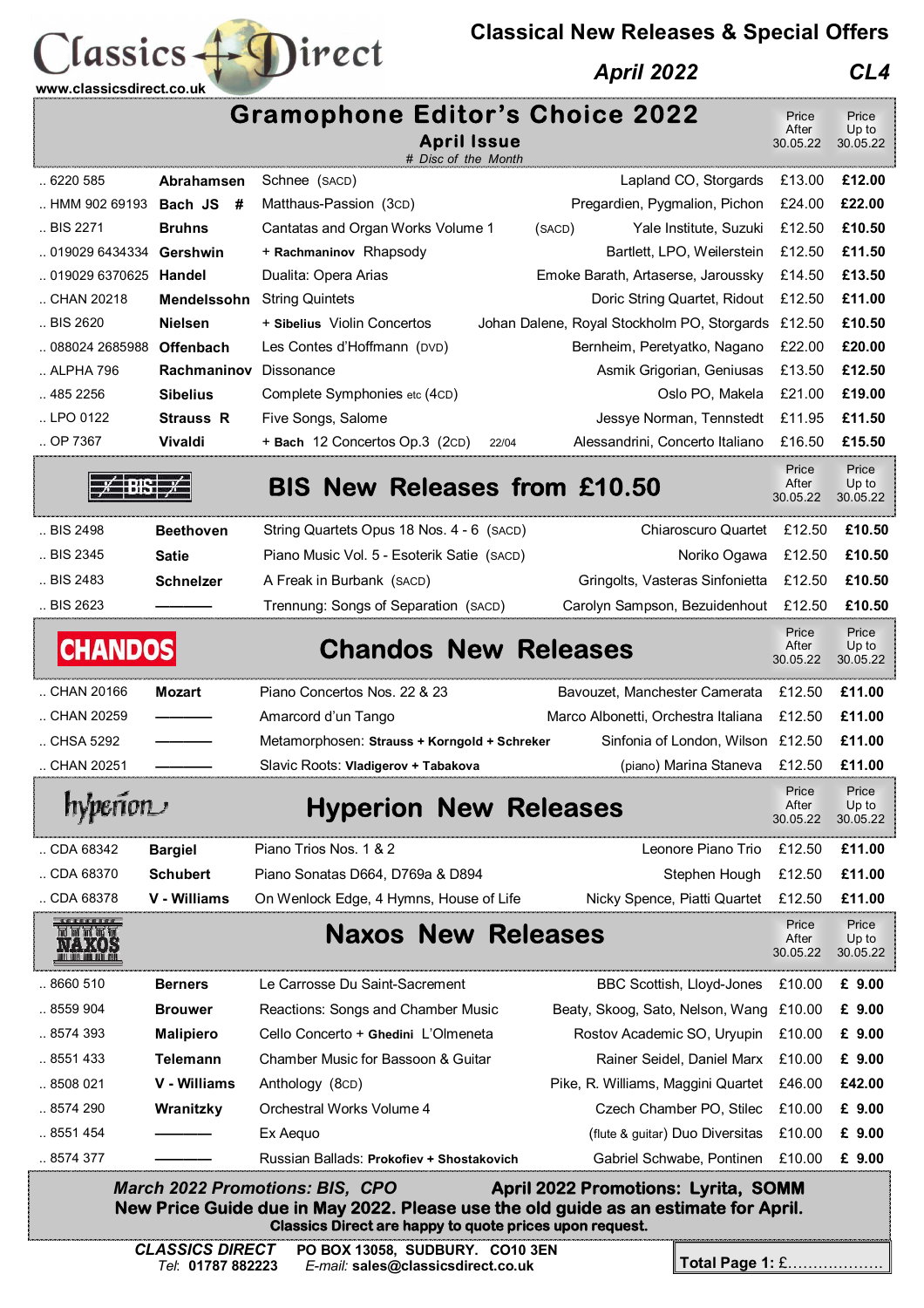| Grammophon           | <b>DECCA</b>     | <b>Decca &amp; DG New Releases</b>                    |        |                                          | Price<br>After<br>30.05.22 | Price<br>Up to<br>30.05.22 |
|----------------------|------------------|-------------------------------------------------------|--------|------------------------------------------|----------------------------|----------------------------|
| 486 0771             | Bach JS          | Well-Tempered Clavier Book 2 (2cD)                    |        | (harpsichord) Trevor Pinnock             | £15.00                     | £14.00                     |
| .4852731             | <b>Beethoven</b> | <b>Diabelli Variations</b>                            |        | Mitsuko Uchida                           | £12.50                     | £11.00                     |
| 486 1964             |                  | <b>Boulevard des Italiens</b>                         |        | Benjamin Bernheim, Chaslin               | £12.50                     | £11.00                     |
| 485 1583             |                  | The Stereo Years (88CD)                               |        | <b>Ernst Ansermet</b><br>29/04/22        | 250.00                     | 230.00                     |
| 483 9052             |                  | The Messenger                                         |        | Helene Grimaud, Camerata Salzburg £12.50 |                            | £11.00                     |
| 486 0288             |                  | Peaceful Piano Moods (4cD)                            |        | Argerich, Olafsson, Ott etc              | £16.50                     | £15.50                     |
| 486 1849             |                  | Live At Esterhazy Palace: Haydn + Schubert            |        | (2CD + BLU RAY) Grigori Sokolov          | £21.00                     | £19.00                     |
| harmonia             |                  | Harmonia Mundi New Releases                           |        |                                          | Price<br>After<br>30.05.22 | Price<br>Up to<br>30.05.22 |
| HMM 902 46668        | Bach JS          | Complete Works for Keyboard Volume 6 (3cD)            |        | Benjamin Alard                           | £25.00                     | £23.00                     |
| HMM 902 68485        | Bach JS          | Complete Cello Suites (2cD)                           | 15/04  | <b>Bruno Philippe</b>                    | £14.50                     | £13.50                     |
| $\ldots$ HMM 902 412 | <b>Beethoven</b> | Piano Concertos Nos. 1 & 3                            | 15/04  | Bezuidenhout, Heras-Casado               | £12.50                     | £11.50                     |
| HMM 905 355          | <b>Rossini</b>   | <b>Stabat Mater</b>                                   |        | Agresta, Barcellona, Gimeno              | £12.50                     | £11.50                     |
| HMM 905 340          | <b>Scarlatti</b> | Stabat Mater, Sonatas etc + Avison                    | 08/04  | Le Caravanserail, Cuiller                | £12.50                     | £11.50                     |
| HMM 902 600          |                  | Move - The Trumpet As Movie Star                      |        | Stuttgart Phil, Leleu, Bosch             | £12.50                     | £11.50                     |
| WARNER<br>CLASSICS   |                  | <b>Warner &amp; Erato New Releases</b>                |        |                                          | Price<br>After<br>30.05.22 | Price<br>Up to<br>30.05.22 |
| 9029 641463          | Bach JS          | Orchestral Works (15cD)                               | 25/03  | Jean-Francois Paillard                   | £41.00                     | £36.00                     |
| 9029 643842          | Elgar            | Orchestral Works (7cD)                                | 25/03  | Barbirolli                               | £21.00                     | £19.00                     |
| 9029 643782          | Mozart           | Die Zauberflote (2cD)                                 |        | Gedda, Janowitz, Klemperer               | £13.50                     | £12.50                     |
| 9029 637734          | <b>Mozart</b>    | Lucio Silla (2cD)                                     |        | Fagioli, Insula Orchestra, Equilbey      | £20.00                     | £18.00                     |
| 9029 641623          | <b>Purcell</b>   | Music for the Stage (9cD)                             | 25/03  | <b>Eliot Gardiner</b>                    | £27.00                     | £23.50                     |
| 9029 631946          | <b>Schubert</b>  | Piano Sonatas D959 & 960                              |        | Dong Hyek Lim                            | £13.50                     | £12.50                     |
| 9029 643624          |                  | Complete Warner Recordings (16cD)                     |        | <b>Cecile Ousset</b>                     | £42.00                     | £40.00                     |
| 9029 661155          |                  | <b>Complete Warner Classics Edition</b>               | (70CD) | kurt Masur<br>22/04                      | 155.00                     | 145.00                     |
| . 9029 634863        |                  | Pene Pati                                             |        | Pati, Villaume                           | £15.50                     | £14.50                     |
|                      |                  | <b>Releases for April 2022</b><br><b>New</b><br>A - B |        |                                          | Price<br>After<br>30.05.22 | Price<br>Up to<br>30.05.22 |
| ODRCD 431            | <b>Alfonso</b>   | Enigmas: Complete Piano Works                         |        | Javier Negrin                            | £11.95                     | £11.00                     |
| HC 21059             | Auerbach         | Works for Violin & Piano                              |        | Avita Duo                                | £13.00                     | £12.00                     |
| ALPHA 768            | <b>Bach CPE</b>  | Sonatas for Flute & Fortepiano                        |        | Francois Lazarevitch, Taylor             | £14.00                     | £13.00                     |
| .0302630BC           | Bach JS          | Suite & Concertos                                     |        | il Gusto Barocco, Halubek                | £13.00                     | £12.00                     |
| AVI 8553 233         | Bach JS          | Well-Tempered Clavier Book II (2cD)                   |        | Luca Guglielmi                           | £14.00                     | £13.00                     |
| . A529               | Bach JS          | Complete Lute Works (2cD)                             |        | Evangelina Mascardi                      | £25.00                     | £23.00                     |
| .0302727BC           | Bach JS          | St. Matthew Passion (3cD)                             |        | Gewandhausorchester, Mauersberger        | £21.00                     | £19.00                     |
| SJB 110809           | <b>Bartok</b>    | <b>Prokofiev + Schubert</b>                           |        | Hungarian SO, Barbirolli                 | £13.50                     | £12.50                     |
| EMRCD 073            | Bax              | From the Hills of Dreams: Forgotten Songs             |        | Jeremy Huw Williams, Fan                 | £13.00                     | £12.00                     |
| RCD 1075             | <b>Beethoven</b> | Triple Concerto, Kakadu Variations etc                |        | Popelka, Lobkowics Trio                  | £14.50                     | £13.50                     |
| CCSSA 44222          | <b>Beethoven</b> | Sonatas for Violin & Piano (SACD)                     |        | Rachel Podger, Glynn                     | £16.50                     | £15.00                     |
| SOMMCD 0650          | <b>Beethoven</b> | Symphony No. 5 + Schumann + S-Saens                   |        | (piano duo) Uys, Schoeman                | £11.50                     | £10.50                     |
| SWR 19531CD          | <b>Berlioz</b>   | Symphonie Fantastique, Requiem etc (7CD)              |        | SWR, Norrington                          | £24.00                     | £22.00                     |
| OC 1904              | <b>Biber</b>     | + Fux Chamber Music (2cD)                             |        | The Clemencic Consort                    | £12.50                     | £11.50                     |
| LDV 94               | <b>Brahms</b>    | Piano Concerto No. 1                                  |        | Couteau, Orchestre de Metz               | £13.50                     | £12.50                     |
| DE 3587              | <b>Brahms</b>    | + Shostakovich Piano Quintets                         |        | Olga Kern, Dali Quartet                  | £13.00                     | £12.00                     |
| LDV 14082            | <b>Brahms</b>    | Variations on a Theme by Schumann etc                 |        | Alessandro Mercando £10.95               |                            | £10.00                     |
|                      |                  |                                                       |        |                                          |                            |                            |

*Tel*: **01787 882223** *E-mail:* **sales@classicsdirect.co.uk**

*CLASSICS DIRECT* **PO BOX 13058, SUDBURY. CO10 3EN** 

**Total Page 2:** £……………….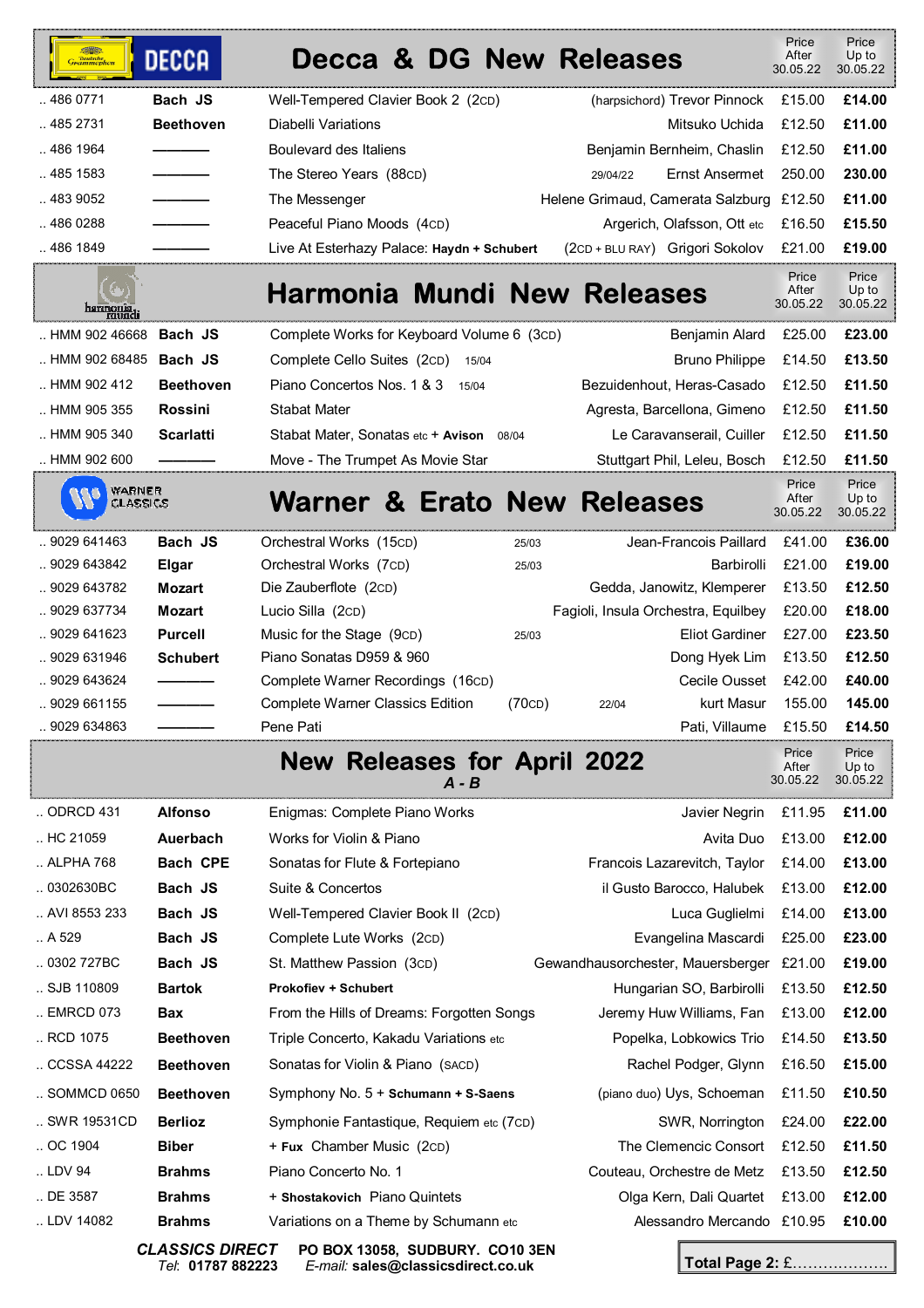|                 |                    | <b>New Releases for April 2022</b>                                                 | Price<br>After<br>30.05.22 | Price<br>Up to<br>30.05.22 |
|-----------------|--------------------|------------------------------------------------------------------------------------|----------------------------|----------------------------|
| PH 22007        | <b>Bruckner</b>    | Complete Symphonies etc (20CD)<br>Philharmonie Festiva, Schaller                   | £50.00                     | £48.00                     |
| PH 22010        | <b>Bruckner</b>    | Symphony No. 4 (1874 version)<br>Philharmonie Festiva, Schaller                    | £13.00                     | £12.00                     |
| ORC 100193      | Chopin             | Ballades, Piano Sonata No. 3<br>Jae-Hyuck Cho                                      | £13.00                     | £12.00                     |
| . V7700         | Chopin             | Scherzos and other piano works<br>Valentina Lisitsa                                | £14.00                     | £13.00                     |
| ALPHA 777       | <b>Debussy</b>     | Orchestre France, Franck<br>La Damoiselle elue, Le martyre, Nocturnes              | £14.00                     | £13.00                     |
| SJB 1107        | <b>Elgar</b>       | BBC SO, Barbirolli<br>Symphony No. 2                                               | £11.50                     | £10.50                     |
| SOMMCD 278      | Elgar              | Reeds By Severn Side: Choral Music<br>Royal Hospital Chelsea, Vann                 | £11.50                     | £ 8.75                     |
| KAI 0015106     | Feldman            | Late Works for Piano (3cD)<br>Alfonso Gomez                                        | £26.00                     | £24.00                     |
| FUG 791         | <b>Franck</b>      | Orchestre Phil Royal de Liege<br>Complete Orchestral Works (4cD)                   | £36.00                     | £33.00                     |
| GCD 922811      | Gesualdo           | Prima Libro Di Madrigali<br>Le Compagnia Del Madrigale                             | £13.50                     | £12.50                     |
| MDG 952 2235    | Glazunov           | Symphony No. 7, Poeme Lyrique Op. 12<br>Niederrheinische Sinfoniker                | £13.00                     | £12.00                     |
| ACC 24382       | <b>Graupner</b>    | Der Herr is Auferstanden: Arias & Duets<br>Vitzthum, Poplutz, Main-Barock          | £13.00                     | £12.00                     |
| CKD 675         | Handel             | La Resurrezione (2cD)<br>Crowe, Bevan, Davies, English Consort, Bicket £24.00      |                            | £22.00                     |
| MDG 307 2234    | Haydn              | String Quartets Op. 9 Nos. 1 - 3<br>Leipzig String Quartet                         | £13.00                     | £12.00                     |
| PRD 250 420     | Haydn              | Prazak Quartet<br>The Last Three String Quartets                                   | £13.00                     | £12.00                     |
| VCM 140         | Jansson            | Requiem Novum<br>Anna Dennis, Apollo5, Voces8, Philharmonia, Smith £10.95          |                            | £10.00                     |
| OACD 9050D      | Korngold           | Die Tote Stadt (2cD)<br>Nylund, Vogt, Finnish National Opera, Franck £18.00        |                            | £16.00                     |
| RES 10300       | <b>Krebs</b>       | <b>Steven Devine</b><br>Keyboard Works Volume 2                                    | £13.00                     | £12.00                     |
| DUX 1839        | Laks               | Amadeus Chamber Orchestra of Polish Radio £13.50<br>Quartets Nos. 3, 4 & 5         |                            | £12.50                     |
| PH 22004        | Lehar              | Most Beautiful Melodies (CD + DVD)<br>Nylund, Beczala, Wiener Symph, Honeck £28.00 |                            | £26.00                     |
| MIR 596         | Liszt              | <b>Etudes d'Execution Transcendante</b><br>Gabriel Stern                           | £13.00                     | £12.00                     |
| ODRCD 428       | Liszt              | Unrivalled: Sonata in B minor etc<br>Michael Kaykov                                | £11.95                     | £11.00                     |
| PTC5186 972     | <b>Mahler</b>      | Reiss, Czech PO, Bychkov<br>Symphony No. 4                                         | £13.00                     | £12.00                     |
| ONYX 4230       | <b>Mendelssohn</b> | Dumay, Orpheus CO, Fournel £13.00<br>Violin Concerto, Sonata, Songs Without Words  |                            | £12.50                     |
| ACD 22846       | Mendelssohn        | <b>Quatuor Saguenay</b><br><b>Ravel + Sollima String Quartets</b>                  | £13.00                     | £12.00                     |
| ONYX 4231       | Mendelssohn        | Chen Reiss, Jewish CO Munich<br>Fanny & Felix Arias, Lieder, Overtures             | £13.00                     | £11.50                     |
| 555 5342        | <b>Molique</b>     | Complete String Quartets (4cD)<br>Mannheim String Quartet                          | £36.00                     | £33.00                     |
| CDS 7927        | Monteverdi         | il ritorno d'Ulisse in patria (3cD)<br>Accademia Bizantina, Dantone                | £20.00                     | £18.00                     |
| BRILL 96285     | <b>Moyreau</b>     | Complete Harpsichord Music (7cD)<br>Fernando de Luca                               | £17.00                     | £15.00                     |
| ALPHA 795       | <b>Mozart</b>      | Concertos for Violin, Bassoon & Piano<br>Ziyu He, Mozarteum Orchestra              | £13.00                     | £11.50                     |
| ADW 7598        | <b>Mozart</b>      | Concertos for Two Pianos K242 & K365<br>Salzburg Chamber, Skou-Larsen              | £11.95                     | £11.00                     |
| 19439 854512    | <b>Mozart</b>      | Leif Ove Andsnes<br>Mozart Momentum - 1786 (2cD)                                   | £14.50                     | £13.50                     |
| .0302346BC      | <b>Mozart</b>      | + Haydn for Horn & String Quartet<br>Klieser, Zemlinsky Quartet                    | £16.50                     | £15.50                     |
| ATH 23212       | <b>Mozart</b>      | "Palatine Sonatas" K301 - K306<br>Daniel-Ben Pienaar, Skaerved                     | £12.00                     | £11.00                     |
| SIGCD 702       | <b>Puccini</b>     | La Boheme (2CD)<br>Irish National Opera, Alapont                                   | £20.00                     | £18.00                     |
| $.$ PH 21036    | Rachmaninov        | Bolshoi, Ormandy, Simeonov etc<br>Operas, Cantatas & Fragments (15cD)              | £42.00                     | £38.00                     |
| ODE 1405-2      | Rautavaara         | Lost Landscapes: Violin & Orchestra<br>Lamsma, Malmo SO, Trevino                   | £13.00                     | £12.00                     |
| EVCD 086        | Ravel              | Ravel Influence(s)<br>Trio Sr9                                                     | £11.95                     | £11.00                     |
| BRILL 96470     | Rheinberger        | Chamber Music With Organ (2cD)<br>Bergamasco, Tomadin                              | £10.00                     | £ 9.00                     |
| ALPHA 791       | <b>Rossini</b>     | Figaro? Si!<br>Florian Sempey, Karine Deshayes, Minkowski £14.00                   |                            | £12.50                     |
| . AV 2502       | Ruehr              | Icarus, String Quartet 7, Insect Danses etc<br>Manasse, Berman                     | £12.50                     | £11.50                     |
| TUDOR 7503      | <b>Schubert</b>    | Deutsche Messe + Rossini + Brahms<br>Horszowski, Jans                              | £11.50                     | £10.50                     |
| ALPHA 857       | <b>Schumann</b>    | Novelletten & Gesange der Fruhe<br>(piano) Martin Helmchen                         | £14.00                     | £12.50                     |
| .5553392        | Schurmann          | Barockwerk Hamburg, Hochman<br>Jason (2cD)                                         | £26.00                     | £24.00                     |
| PCL 10216       | Sgambati           | Complete Piano Music Volume 1 (2cD)<br>Gaia Frederica Caporiccio                   | £22.00                     | £20.00                     |
| RCD 1072        | <b>Sibelius</b>    | Symphonies Nos. 2 & 4<br>RPO, Awel Hughes                                          | £13.50                     | £12.50                     |
| $\ldots$ C 5464 | Stojowski          | Symphony Op. 21, Suite Op. 9<br>Deutsche Staatsphilharmonie, Wit                   | £13.00                     | £12.00                     |
| LSO 5096        | <b>Stravinsky</b>  | Ballets (2 SACD)<br>LSO, Rattle                                                    | £16.50                     | £15.50                     |
| CDS 7947        | <b>Stravinsky</b>  | Piano Conversations<br>Luigi Palombi                                               | £13.00                     | £12.00                     |
| GP 891          | <b>Tailleferre</b> | Piano Works Revived Volume 1<br>Nicolas Horvath                                    | £13.00                     | £12.00                     |
| ORC 100195      | Tchaikovsky        | Lomeiko, Russian State, Polyansky<br>Violin Concerto, Souvenir, Serenade etc       | £13.00                     | £12.00                     |

*CLASSICS DIRECT* **PO BOX 13058, SUDBURY. CO10 3EN**  *Tel*: **01787 882223** *E-mail:* **sales@classicsdirect.co.uk**

**Total Page 3:** £……………….